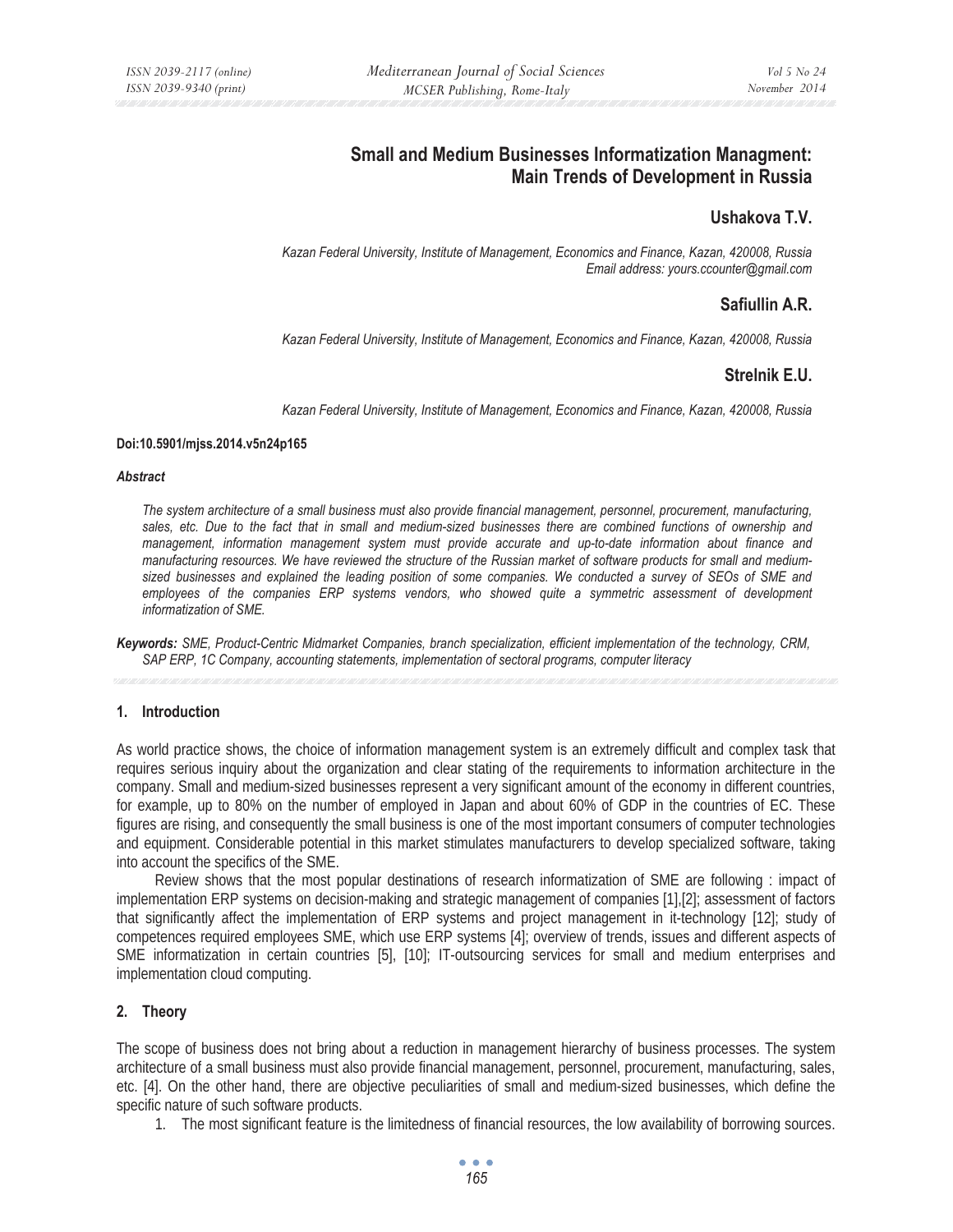Such companies are limited in their ability of frequent renewal for the manufacturing process of equipment. Due to the fact that in small and medium-sized businesses there are combined functions of ownership and management, information management system must provide accurate and up-to-date information about finance and manufacturing resources [3].

- 2. Small businesses have a tough industry specialization and they conduct business in conditions of high commercial and financial risks compared with corporations, in this respect separate companies have slight influence on the market environment. Investment in IT-technologies and equipment in this context differs by clear and reasonably required, rigorous approach to the selection of software solutions.
- 3. In many countries, for SME there are used special tax regulations (France, CIS). This fact carries to additional requirements for information management system, more complex localization in terms of accounting and reporting [12].

Let us see how the above mentioned features influenced on the Russian IT-system market for SME. Limitedness of financial, manufacturing and human resources on the one hand, and the legal requirements for provision of accounting control on the other, explain the situation when the main computer based control module is accounting and preparation of accounting. Implementation of the ERP-systems is not in grassroots, although in the market there is represented a certain range of software products integrated automation management and oriented for the SME segment [2].At the same time, this segment is characterized by the information management architecture and availability of software products created by specialists of the companies. In the recent past, in the limitedness of the market conditions making their own programs was a cheap and effective way for information management. Expenditures connected with the creation and maintenance for such products, if they had not been patented, were treated as operating expenses, making it difficult for them to integrated assessment. High risks of limited service for such software products cause gradual failure for them and commitment to technology with guaranteed service.

The level of automation control within SME depends on the industry specialization. Thus, in particular, the distributive services and retail as a more resource-intensive activity in terms of information service are characterized by more progressive and mastered industry technology. The segment of CRM software products is actively developed with a focus on SME. Modernization of storage technologies allows to solve many organizational and industry technological objectives and to improve business performance.

The development of modern technologies contributes to the emergence of new types of information services for SME. The use of Saas-technologies provides significant financial and technological benefits: reducing the cost of equipment and licenses, increase business flexibility, when access to information is provided from any location with Internet connection, higher information security, because data safety is provided as a separate function of provider [6].

The current standard of the company management is ERP-system, with the principal elements, by Gartner's definition, should be: MRPII; production support, financial accounting; sales management; procurement and SCM ; human resources human resource management [13].

Using ERP-system offers company significant advantages to organize its effective management, accelerate response on the environment changes, improve the quality of customer service. System implementation is an essential cost item for companies, economic effect of these costs should be carefully analyzed. For this kind of assessment is offered to use such indicators as: ROI, TCO, cost-benefits analysis [7]. TCO, cost-benefits analysis. We agree with the concept: the return on investment in ERP-system to enhance the effectiveness of business processes, which it supports. In other words, the effective implementation of the technology is intended for ultimate development of the market position for the company and reaching key performance indicators.

Gartner Consulting evaluates global market ERP-systems for SME using the Magic Quadrant [14]. World market leaders are technologies of SAP Business All-in-One and Microsoft "SAP Business All-in-One" u "Microsoft Dynamics Ax" (Axapta). Ax (Axapta) (Figure 1). There are examples of implementation of technologies such as "Oracle E- Business Suite", "Sage ERP X3", "Scala", "Infor ERP EntERPrise" in the Russian market also.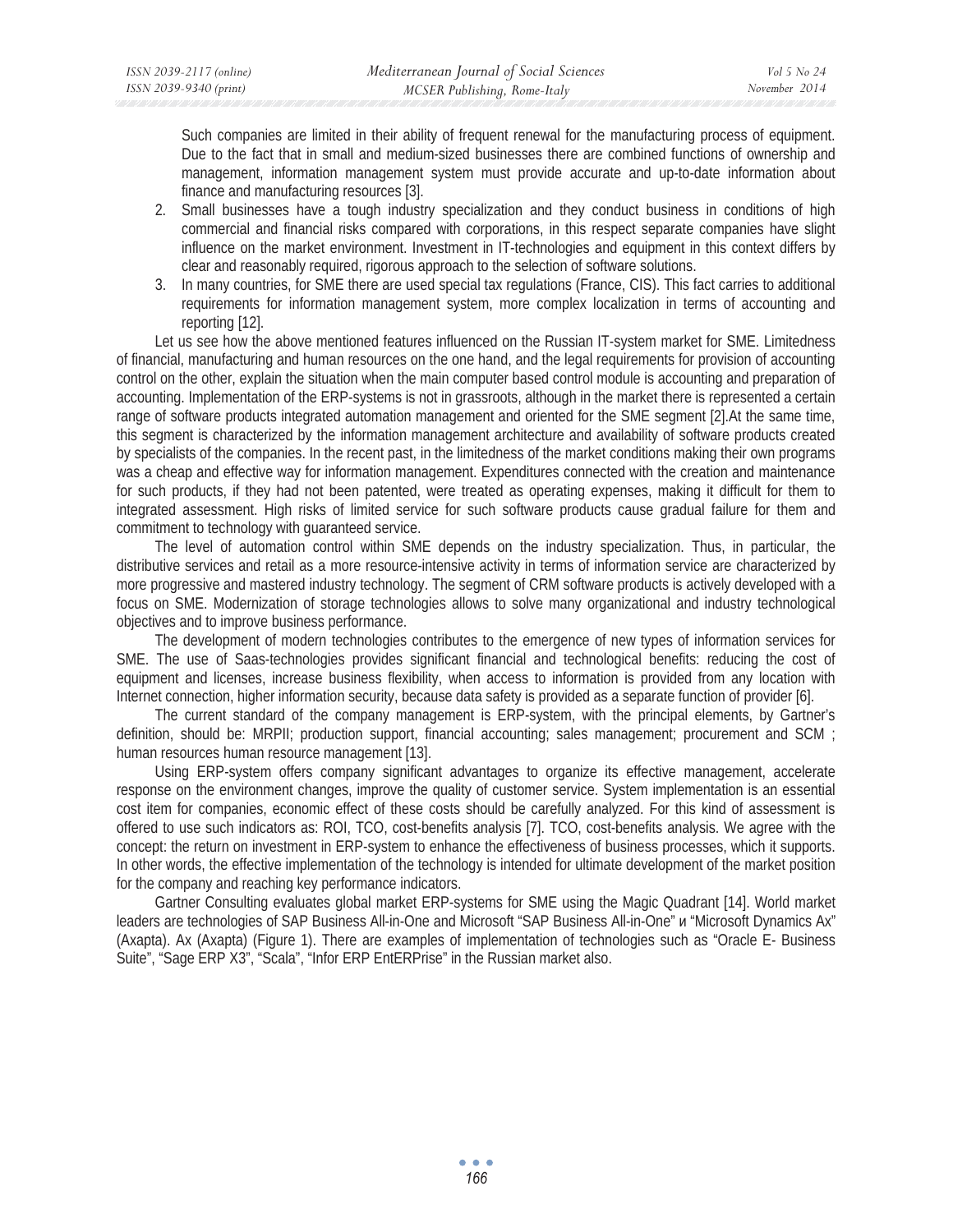

ERP Magic Quadrant for Product-Centric Midmarket Companies Infor In the segment of ERP-products for large businesses leaders in Russia are foreign suppliers of SAP AG, Microsoft, Oracle. These producers are leading the last decade in terms of sales volume. At the same time, in terms of the number of the implemented projects dominates Russian1C company.



**Figure 2.** The most widespread ERP-products used in Russia

1C company activity is based on the franchising, the main staff for about 1,000 employees is responsible for developing and updating software products. At the same time in Russia and the CIS, there are over 6500 companies implementers, which employs more than 100 thousand it-specialists.

The leading position provide the interaction of 1C company with governmental agencies, that determine the electronic format of the accounting control and tax reporting in the Russian Federation. For a long period of time the company specialized in automation of SME within the financial management and accounting statements. This is the main factor, in our opinion, in explaining the leadership of the manufacturer of software for SME. In definitions, used by IDS [USA] analysts , International Data Corporation (IDC)was "unincorporated" information management product. Since the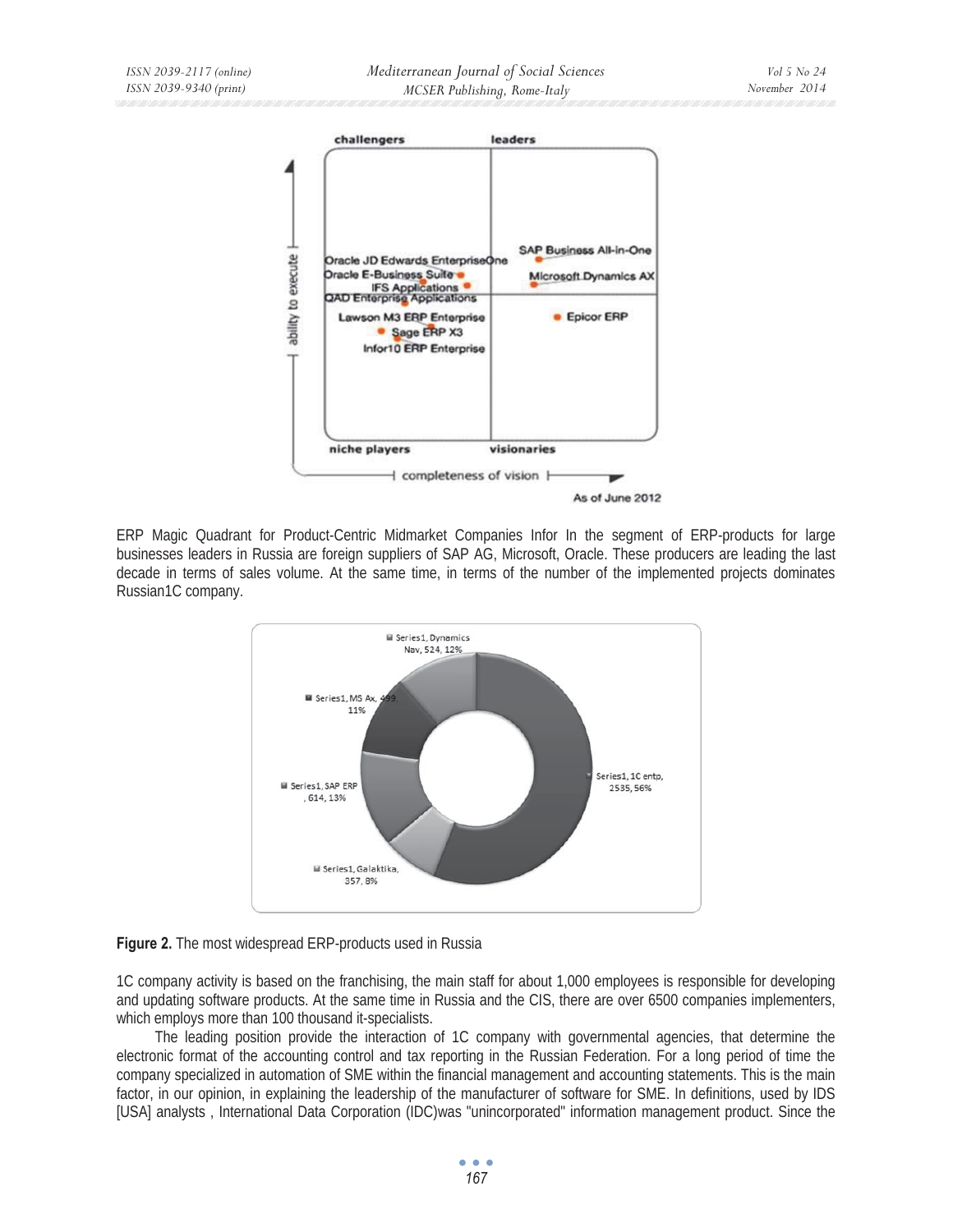introduction of the product line "1C Enterprise Management 8" (2002) the company has been considered as a supplier of ERP-solutions.

## **3. Results**

Within the framework of the study on the development trends in the IT-market for SME we conducted a survey among the leaders of 10 companies in this segment, and 10 representatives of the companies - vendors, service providers of SME automation. The main goal of the survey was to identify the general direction of IT-industry within SME segment. CEOs were asked the following questions: Satisfaction with the level of information support of their business management? - Intended Changes to the information system of the company that could bring value to their business?

Specialists from IT-companies were asked the following questions: Evaluation score of PC Estimation of level of computer literacy of their clients? What problems are associated with the implementation of ERP-systems within the scope SME? Determination of the potential requirements for ERP-systems by SME companies?

The most common answers can be summarized in the following table.

**Table 1.** The results of the survey of the CEOs SME companies and employee of it-vendors

| <b>SME CEOS</b>                                                                                                                                                                                                                                                                                                                                                                                                                                                                                                                                                 | <b>Vendors</b>                                                                                                                                                                                                                                                                                               |
|-----------------------------------------------------------------------------------------------------------------------------------------------------------------------------------------------------------------------------------------------------------------------------------------------------------------------------------------------------------------------------------------------------------------------------------------------------------------------------------------------------------------------------------------------------------------|--------------------------------------------------------------------------------------------------------------------------------------------------------------------------------------------------------------------------------------------------------------------------------------------------------------|
| 1. Contentment Information System depends on<br>industry-specific business processes and features<br>industry-specific software products. There is no<br>complaints setting and completion of accounting,<br>warehouse and HR software. Negative reviews identified<br>for the implementation of sectoral programs such as 1C<br>Catering; 1C Dental offices; 1C Motor transport. In two<br>cases out of 10 stated that their accounting program is<br>not possible to get the current analytics about the state<br>inventories for management decision making. | 1. It is impossible to give a clear assessment level of<br>computer literacy executives SME, based on the results of<br>testing it-specialists. However, a trend that Executive<br>Directors of retail and transport companies have great<br>knowledge and are more susceptible to technological<br>changes. |
| 2. Detected trend that retail companies are interested in<br>more in online monitoring of sales and interaction with<br>clients.<br>In three cases out of ten considered the possibility of                                                                                                                                                                                                                                                                                                                                                                     | 2. There are no problems during the installation of unified<br>management and accounting software. Difficulties with<br>industry solutions 1C, as well as in companies with complex,<br>specific business processes.                                                                                         |
| introducing 1C: CRM.<br>In one out of ten companies discussed contract 1C<br>hosting service.                                                                                                                                                                                                                                                                                                                                                                                                                                                                   | 3. All vendors support the need for implementation ERP-<br>systems in small and medium-sized businesses. In this report<br>they saying about lack of qualified ERP-architects, solution<br>managers in the implementation of such projects.                                                                  |
| 3. In our opinion identified largely symmetric estimates of development it-segment for small and medium-sized businesses<br>from the directors of the companies and technology vendors.                                                                                                                                                                                                                                                                                                                                                                         |                                                                                                                                                                                                                                                                                                              |

## **4. Conclusions**

The most significant feature is the limitedness of financial resources, the low availability of borrowing sources. Such companies are limited in their ability of frequent renewal for the manufacturing process of equipment. Due to the fact that in small and medium-sized businesses there are combined functions of ownership and management, information management system must provide accurate and up-to-date information about finance and manufacturing resources. The level of automation control within SME depends on the industry specialization. Thus, in particular, the distributive services and retail as a more resource-intensive activity in terms of information service are characterized by more progressive and mastered industry technology. The segment of CRM software products is actively developed with a focus on SME.

In the segment of ERP-products for large businesses leaders in Russia are foreign suppliers of SAP AG, Microsoft, Oracle. These producers are leading the last decade in terms of sales volume. At the same time, in terms of the number of the implemented projects dominates Russian1C company. For a long period of time the company specialized in automation of SME within the financial management and accounting statements. This is the main factor, in our opinion, in explaining the leadership of the manufacturer of software for SME. The leading position provide the interaction of 1C company with governmental agencies, that determine the electronic format of the accounting control and tax reporting in the Russian Federation now.